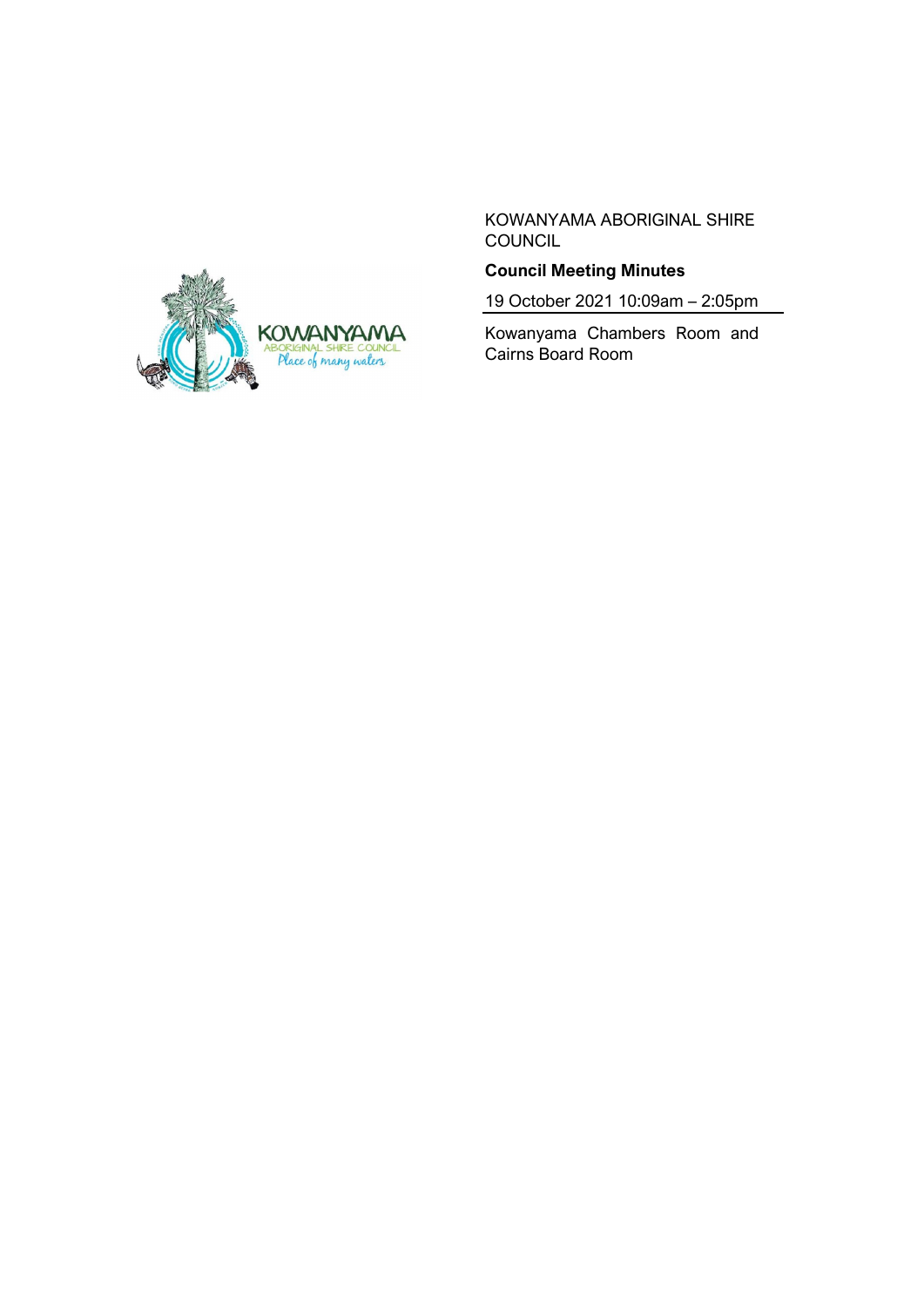# **Present:**

# **Councillors**

Mayor Robbie Sands (Chair) – Kowanyama Boardroom

Deputy Mayor Cameron Josiah (Councillor) – Kowanyama Boardroom

Cr Teddy Bernard (Councillor) – Kowanyama Boardroom

Cr Jacob Elroy Josiah (Councillor) – Kowanyama Boardroom

# **Executive**

Gary Uhlmann, Chief Executive Officer (CEO) – Kowanyama Boardroom

Kevin Bell, Executive Manager Community Services (EMCS)

Nicola Strutt, Acting Executive Manager Finance (A/EMF) – Cairns Boardroom (10:09am to11:02am)

Caroline Smith, Acting Executive Manager Human Resources (A/EMHR) – Cairns Boardroom (1:40pm to 1:46pm)

# **Other**

Judy Austin, Project Officer Governance and Operations (11:04am to 11:58am)

# **Apologies:**

Cr. Richard Stafford (Councillor)

Katherine Wiggins, Executive Manager Governance and Operations (EMGO)

Jacqui Cresswell, Executive Manager Roads, Infrastructure and Essential Services (EMRIES)

### *Meeting Commenced: 1:22pm*

### **1) Welcome**

The Mayor welcomed Councillors and Executive Team to meeting.

### **Apologies**

# **2) Minutes from Previous Meeting**

Gary Uhlmann, CEO presented previous minutes and resolutions for the September Ordinary Council Meeting.

| <b>RESOLUTION – Minutes</b><br>Minutes from Ordinary Council Meeting 21 September<br>2021 be adopted as true and accurate | <b>Moved: Cr Sands</b><br><b>Seconded: Cr Bernard</b> |
|---------------------------------------------------------------------------------------------------------------------------|-------------------------------------------------------|
|                                                                                                                           | All in favour<br><b>MOTION CARRIED:</b>               |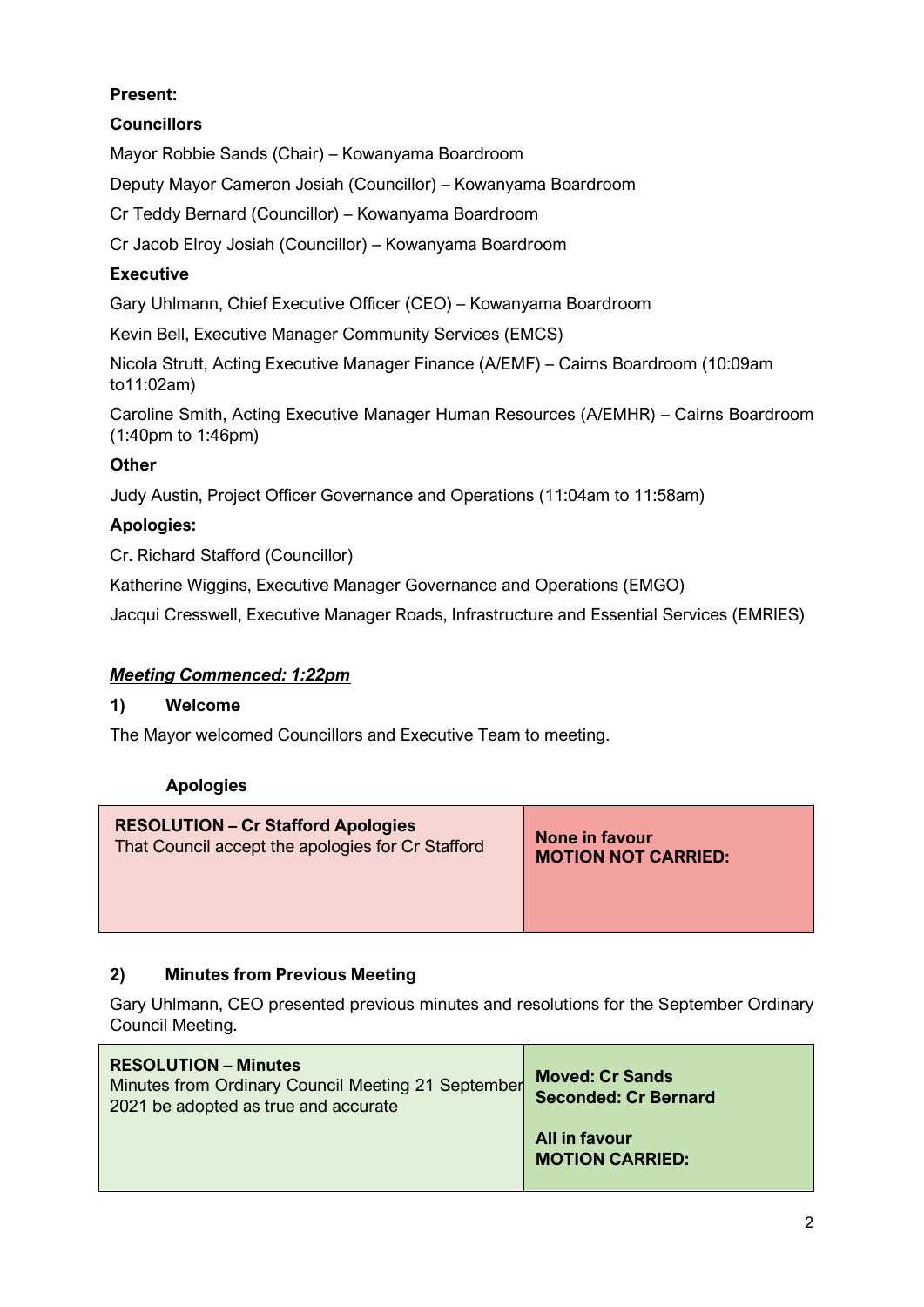# **3) Action Items**

Gary Uhlmann, CEO presented action items from previous council meeting.

Deputy Mayor asked when the Canteen refurbishment will be completed. CEO stated that they are waiting on the painting and floor coverings to be completed.

Mayor Sands asked if Council could contact Jonathon Thurston (JT) to be an advocate for vaccinations in Kowanyama.

**Action Item:** EMCS to contact Jonathon Thurston to follow up on advocacy for vaccinations in community.

# **4) Flood Study Presentation – 11:04am to 11:54am**

Mayor Sands welcomed Brett from Langtree Consulting.

Brett presented Flood Study presentation to Council members and Executive Manager's.

#### **Agenda Report – Kowanyama Flood Study**

Judy Austin presented Agenda report to Council:

| <b>RESOLUTION - Kowanyama Flood Study</b><br>Council adopts the Kowanyama Flood Study as Council<br>Policy to be used:                                                                               | <b>Moved: Cr Sands</b><br><b>Seconded: Cr Bernard</b> |
|------------------------------------------------------------------------------------------------------------------------------------------------------------------------------------------------------|-------------------------------------------------------|
| In the assessment of development & development<br>$\bullet$<br>applications<br>• In the review or development of any KASC planning<br>documents<br>• In the consideration of township drainage works | <b>All in favour</b><br><b>MOTION CARRIED:</b>        |

### **5) Reports**

### **a) CEO Information Report**

Gary Uhlmann, CEO presented a verbal information report:

- CoVid vaccinations  $-68\%$  of community have received 1<sup>st</sup> shot and 47% of community have received the 2<sup>nd</sup> shot.

EMCS stated that the vaccine will be available in the school library on Thursday 21 Oct 21 for 12-16yr olds.

- Current strategy is to identify people and help them to the vaccination team.

**Action Item:** EMCS to invite QLD Health, Apunipima and QLD Police to the next LDMG meeting

- QLD Government will open borders on the 17 DEC 21
- Epidemiologists are advising that everyone will get the virus eventually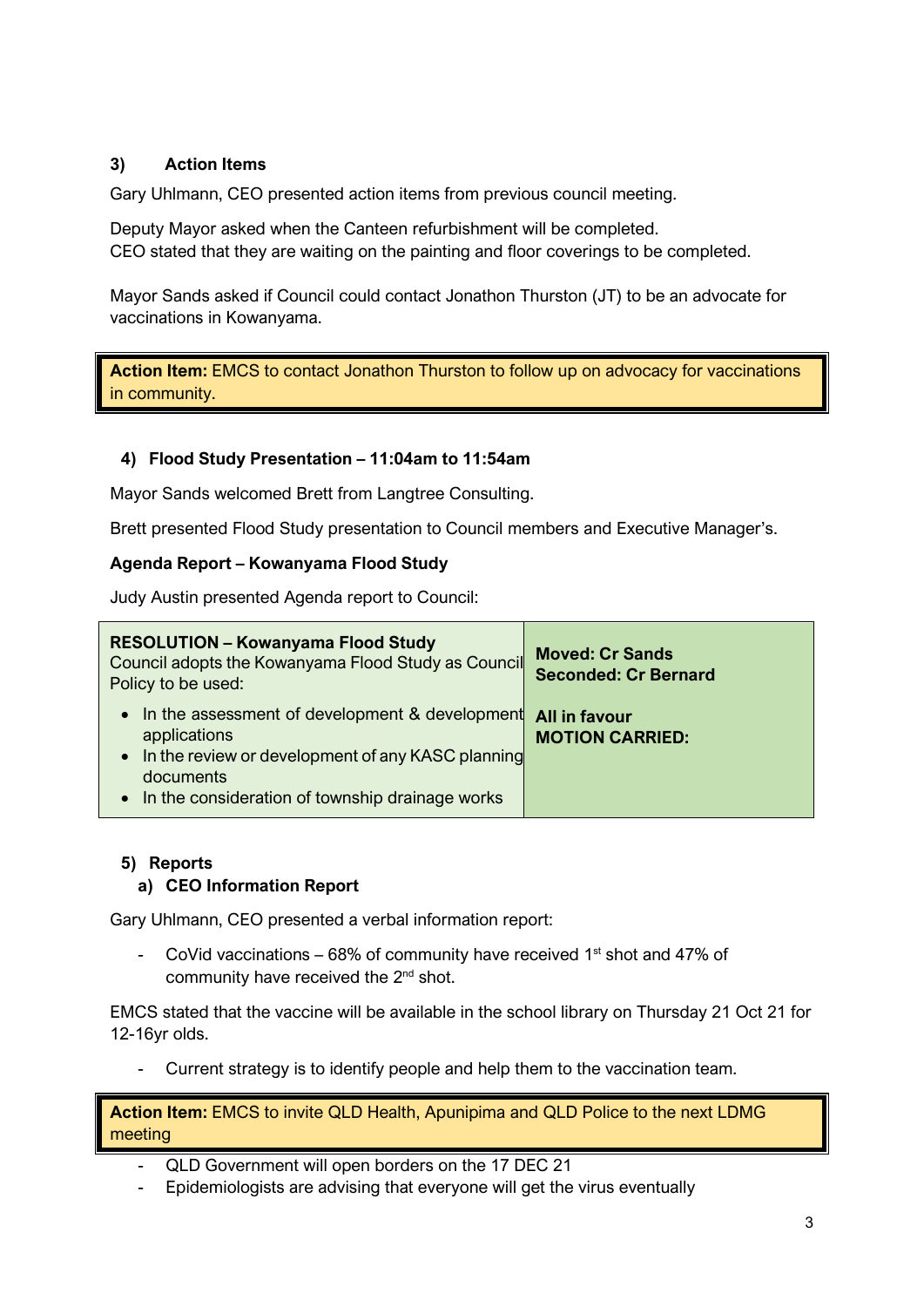Mayor Sands stated that the Cairns vaccination rate is quite low as well which could cause problems for the Cairns hospitals.

- Victoria has closed hospitals and moved nurses and doctors into CoVid areas – unless for emergencies.

EMCS had discussion with Royal Flying Doctor Service (RFDS) – the  $3<sup>rd</sup>$  vaccination booster would not be done in Kowanyama straight away.

Mayor Sands left the meeting at 10:33am and returned at 10:35am

- Enterprise performance is doing quite well. Airport is the biggest concern.

Cr Bernard asked what was happening with the Bakery and the Blue Café?

CEO advised that Expression of Interests had been received and is to be reviewed in the next week. Council received some good applications.

- Organisational Structure – Industrial Relations Commission – CEO had provided requested papers for the Organisational Structure and is waiting to hear back from union on whether it is to proceed.

**Action Item:** CEO to update on Organisational Structure at next Council meeting

# **b) Executive Manager Governance and Operations i) Information Report**

Gary Uhlmann, CEO presented EMGO information report:

### **Attorney General**

David Mackie, Director General, has written to council to acknowledge our request to amend the carriage limit (attachment 1). He has advised that further deliberations and consultation will be taken by State government.

#### **Flood Study**

A flood study has been completed with consultants to identify at risk areas in Kowanyama. An Agenda Report has been prepared and Brett Langtree from Langtree Consultants will be presenting the results to council today.

#### **Canteen Lease**

The drafted lease is currently with Kowanyama Sports and Recreation Association (KSRA) for signoff. We are aware KSRA are awaiting the completion of the build prior to signing.

#### **Cattle Company**

The cattle muster is currently underway. Council continues negotiations with Abm Elgoring Ambung Aboriginal Corporation RNTBC regarding land use.

#### **Audit and Risk Committee**

The Audit and Risk Committee met on Thursday 7 October and endorsed our Financial Statements and External Audit Closing Management Letter which has given us an unmodified result, which is a great result for council. The minutes will be presented at the November council meeting.

### **New Telstra Network**

Following negotiations with Telstra, Council is upgrading our current network with Telstra which will provide greater speeds and security. Implementation will occur in the coming weeks.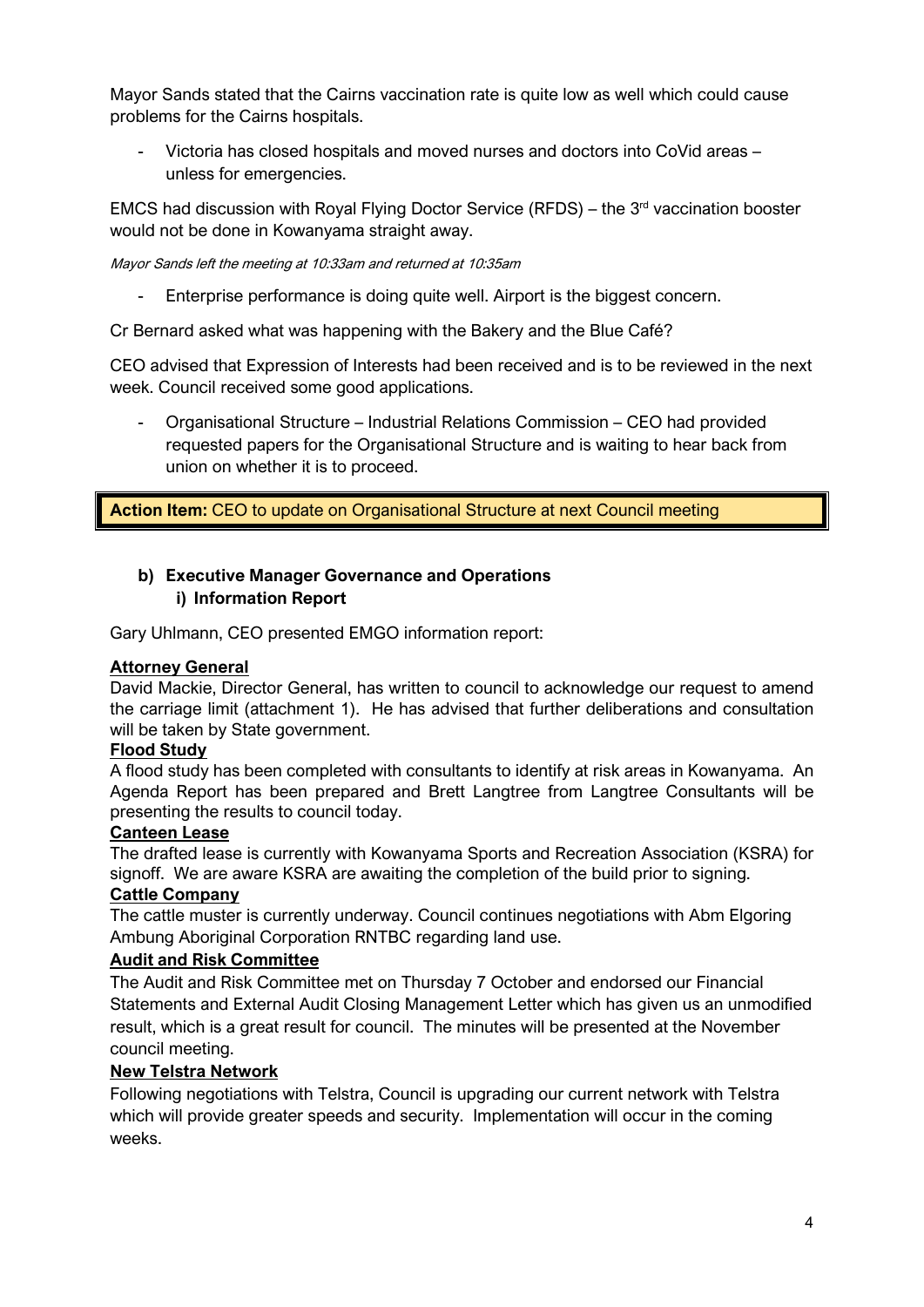# **ii) Agenda Reports**

Gary Uhlmann presented EMGO Agenda reports to Council:

#### **Policy Update – Agenda Report**

Changes to Procurement Policy not to be included – the other 4 policies to be endorsed.

| <b>RESOLUTION - Policy Update</b>                                                                                                             | <b>Moved: Cr Bernard</b>                |
|-----------------------------------------------------------------------------------------------------------------------------------------------|-----------------------------------------|
| That Council endorse the:                                                                                                                     | <b>Seconded: Cr Jacob Josiah</b>        |
| - Records Management Policy<br>- Acceptable Councillor Request Policy<br>- Fraud and Corruption Policy<br>- Fraud and Corruption Control Plan | All in favour<br><b>MOTION CARRIED:</b> |

CEO asked how Governance tends to implement policies, so all employees understand and adhere to them. Is there an implementation plan?

**Action Item:** EMGO to advise Council employees on implementation plan for new policies

Mayor Sands said that the auditors advised the Councillor Discretionary funds was not following procedure correctly.

**Action Item:** EMGO to advise Council on the correct procedure for using the Councillor Discretionary Funds

Lunch Break at 12:54pm and returned to meeting at 1:40pm

### **c) Executive Manager Finance (Acting) i) Information Report**

Nicola Strutt, A/EMF presented information report to Council:

- Monthly Finance Report as follows:

The YTD September 2021 financials show an actual operating loss of \$1,275,322 compared to a budgeted loss of \$2,268,216.

This favourable variance includes \$324,876 for Carbon Farming resulting from higher than budgeted carbon credit revenue and \$89,688 for General Council mainly due to Community Development Program estimated profit share being higher than originally budgeted. The balance of the variance is due to the timing of receipts and expenditure compared to budget phasing across a number of areas including Heavy Plant \$214,948, Road Contractors Camp \$51,791 and the operating Grants program \$76,730.

Enterprises are showing a YTD profit of \$140,090 which is \$281,183 higher than budget. This mainly relates to the Cattle Co \$224,214 due to sales revenue being ahead of budget phasing and the Airport \$35,024 mainly due to the timing of budgeted repairs and maintenance. In addition, profits are higher than budget for the Batching Plant \$28,091, due to year to date batching volumes being higher than anticipated, Accommodation Centre \$5,889 and Car Hire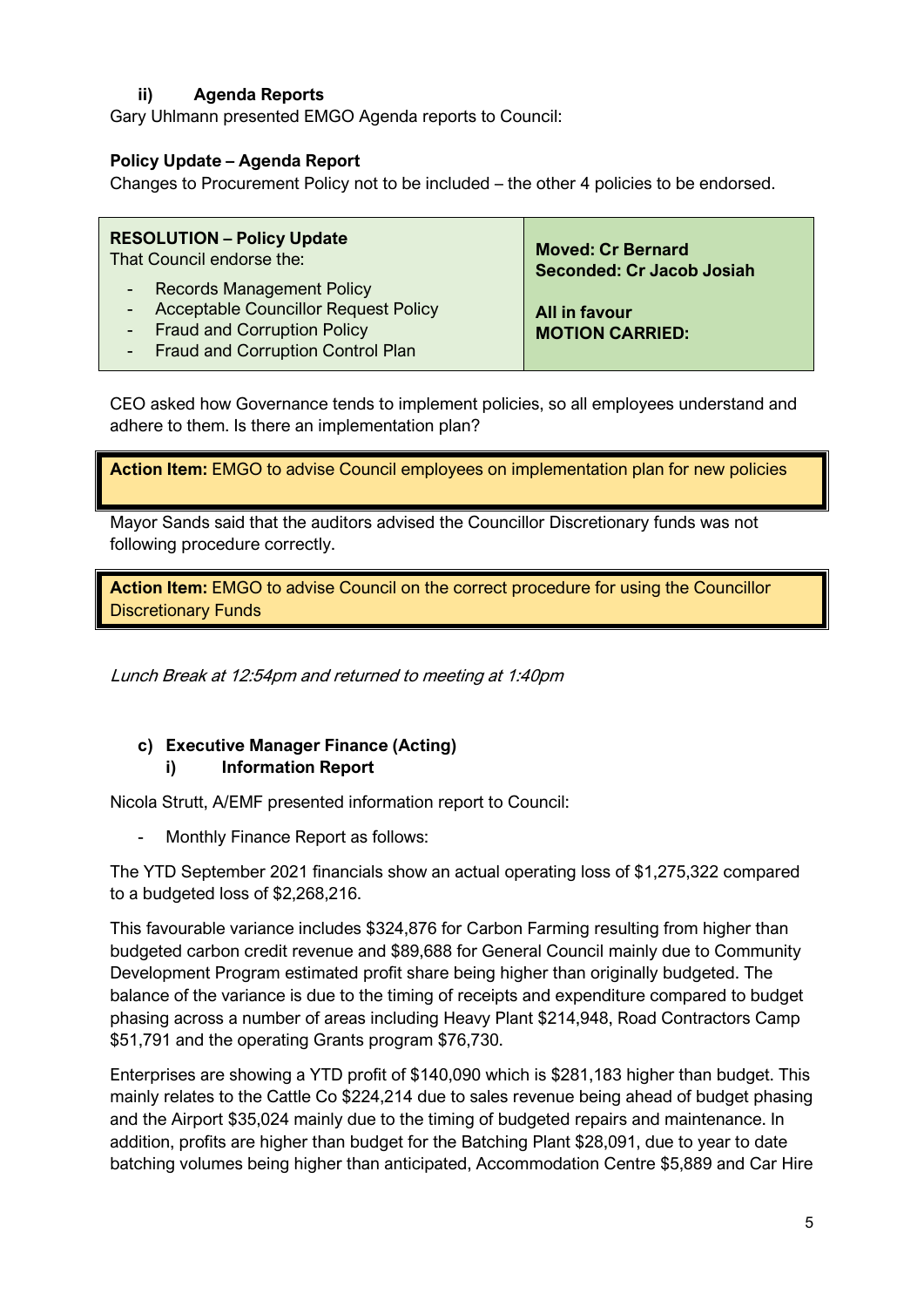\$5,713. Unfavourable variances arose for the Post Office \$14,537 and the Bakery and Blue Cafe which are currently closed.

The variances on the capital program are mainly due to the timing of receipts and expenditure on both grant and council funded projects.

- A few issues to be resolved at the Post Office. Discrepancy of ATM cash – another cash count to be done this week.

Mayor Sands said that there should be a restructure of the Post Office to stop financial loss.

EMCS said that the long-term strategy is to separate works from Australia Post i.e. ATM and power cards. A review of weekly processes to be carried out.

- Carbon Farming more credits received than anticipated
- Heavy Plant QRA work is also generating more than anticipated
- Cattle Company amount so far to date: \$523k as Council 60% share and Associated costs to date: \$231k

Mayor Sands - Enterprises – Need to continue program for car hire – is it possible to purchase new cars for hire and hire cars to go to departments. Car hire to become part of Airport operations.

#### **ii) Agenda Reports**

Nicola Strutt presented Agenda report to Council:

#### **Annual Budget 2021-2022 – Updated Fees & Charges**

| RESOLUTION - Annual Budget 2021-2022 -<br><b>Updated Fees &amp; Charges</b><br>Pursuant to section 98 of the Local Government Act | <b>Moved: Cr Sands</b><br><b>Seconded: Cr Jacob Josiah</b> |
|-----------------------------------------------------------------------------------------------------------------------------------|------------------------------------------------------------|
| 2009, the Register of Fees & Charges for the 2021-<br>2022 financial year is adopted by Council.                                  | All in favour<br><b>MOTION CARRIED:</b>                    |
| Reports presented – Updated 2021-22 Fees &<br>Charges                                                                             |                                                            |

#### **d) Executive Manager Roads, Infrastructure and Essential Services i) Information Report**

Gary Uhlmann, CEO presented EMRIES information report to Council:

#### **Roads**.

The road crew has completed all heavy formation and heavy formation including top up gravel on Topsy Rd including completing new gravel re-sheeting for R2R, LRCI and TIDS ATSI.

Emergent works were completed in the National Park with the PBC monitors on site to assist as several areas within the road corridor are very close to culturally significant sites. Included in completed works the Mitchell River crossing has now been opened and is accessible with a four-wheel drive vehicle. The National Park road is still under construction but is trafficable and the road crew was able to transport all the heavy plant onto Pormpuraaw Rd.

Works have commenced on Kowanyumvl Rd as part of a full-length medium formation funded through the QRA works program. Works have also commenced from the Coleman River end of Pormpuraaw Rd with a heavy formation on the last 11km. Works have also been completed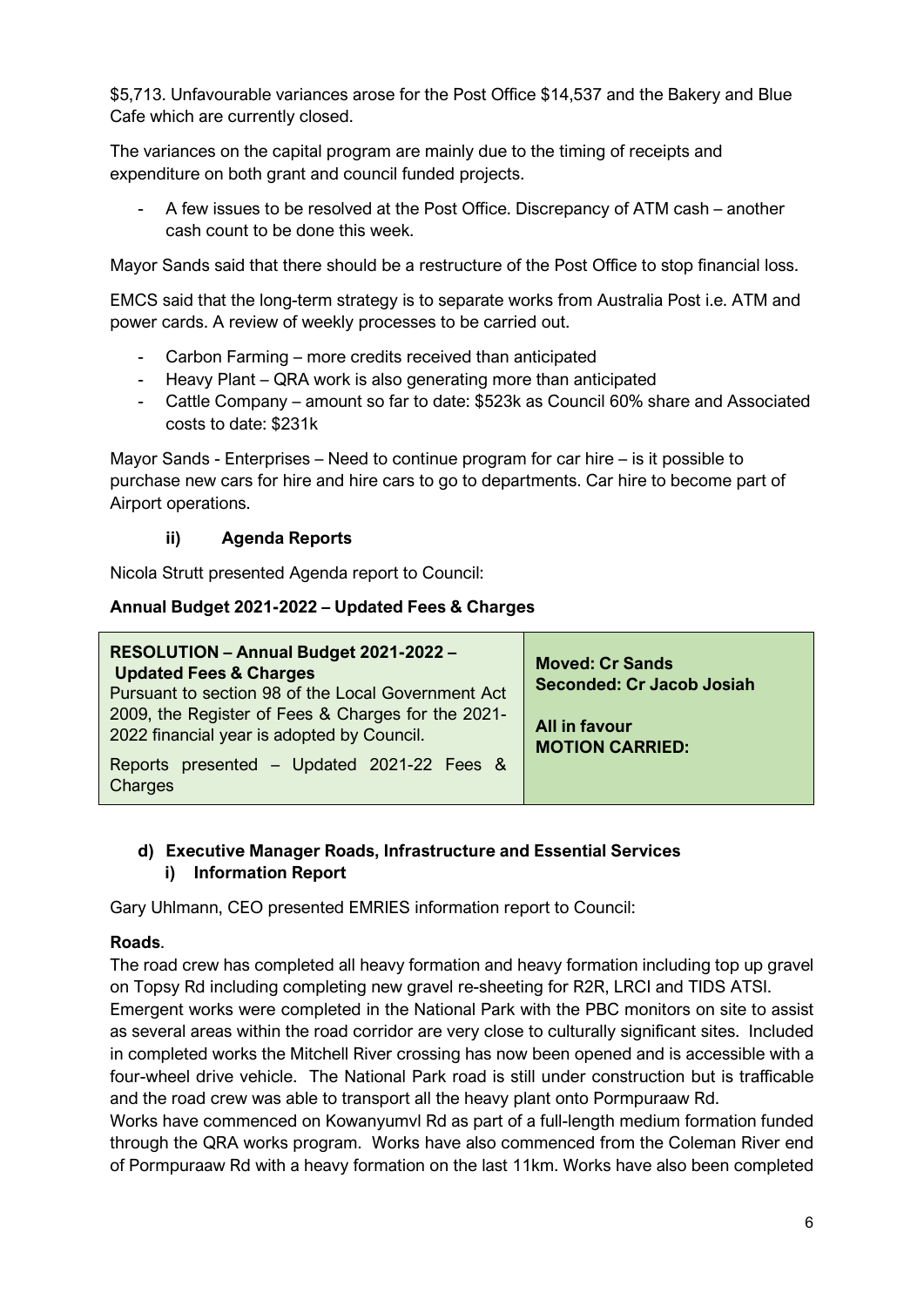on the extension of the burrow pit on Shelfo Rd again with assistance from traditional owners for the extraction of bulk fill material.

Koppens will complete and demobilise from community on Friday  $15<sup>th</sup>$  Oct having completed all contracted works on the town streets and the Kowanyama-Dunbar road of the KASC road network.

The road crew has a tremendous amount of work to complete in the next month in preparation for the wet season.

## **Works - Building & Essential Services**

Plumbers and carpenters are continuing with BAS maintenance works, although timeframes are still problematic.

A carpenter supervisor commenced on 18 October to assist with the workload and supervision of the carpenters

Water mains to the dump and dog pound are underway.

Plumbers and electricians will attend Oriner's to undertake works over the next few weeks.

### **Capital Projects**

Duplexes Construction

Recommendation on tender for 344 Uwelkorilg Street is included in this meeting.

278 Pindi Street – tender has been advertised with recommendation to November meeting. **Major Projects**

Family bistro/canteen renovation –All painting works are underway and expected to be completed within 2 weeks, epoxy flooring will commence immediately after. Some fencing works still to be completed.

Staff house –Kit houses complete to lock up stage, expected completion by Christmas.

ICCIP – Redesign works are continuing at the dump which is looking good, oil pit under construction. Due to road damage car crusher will not come to community but all car bodies are being removed by truck. Tender documents for lining of sewage ponds to be advertised by end October.

Request for a design and construct of a new water testing lab at the water tower will be issued shortly so we can do more comprehensive water testing.

### **Electrical**

Quotes being sought for works at Oriner's, working with essential services regarding water bore and pumps, expected to return to undertake works 24 October.

### **Airport**

Will Bartlett has now left the airport for Pormpuraaw putting extra pressure on staffing, as Raphael has been away. Many thanks to Troy, Jason and Yvonne for filling in, also thanks to Mark Forrest who has been on call on weekends to relieve Dave. HR have been successful in receiving funding for ARO training as more people need training, commencing in early November.

Mandatory training for fuel handling and re-fuelling is required urgently to ensure airport compliancy, this will be undertaken with all qualified ARO staff after completion of their training. Aerodrome manual and MOS 139 compliance ongoing, as is undertaking quotes for fuel farm solution.

CASA Annual Technical inspection this week with Skytrans audit scheduled for 8 November Hinterland Operations Manager, Andrew Sinclair, has been in contact regarding reintroducing flights to Kowanyama in January. Discussions ongoing regarding turn around fees and proposed flight schedule.

### **Workshop**

Contractor currently undertaking works in workshop with 2 local labourer's, there have been a number of vehicles repaired and back in commission in the last month.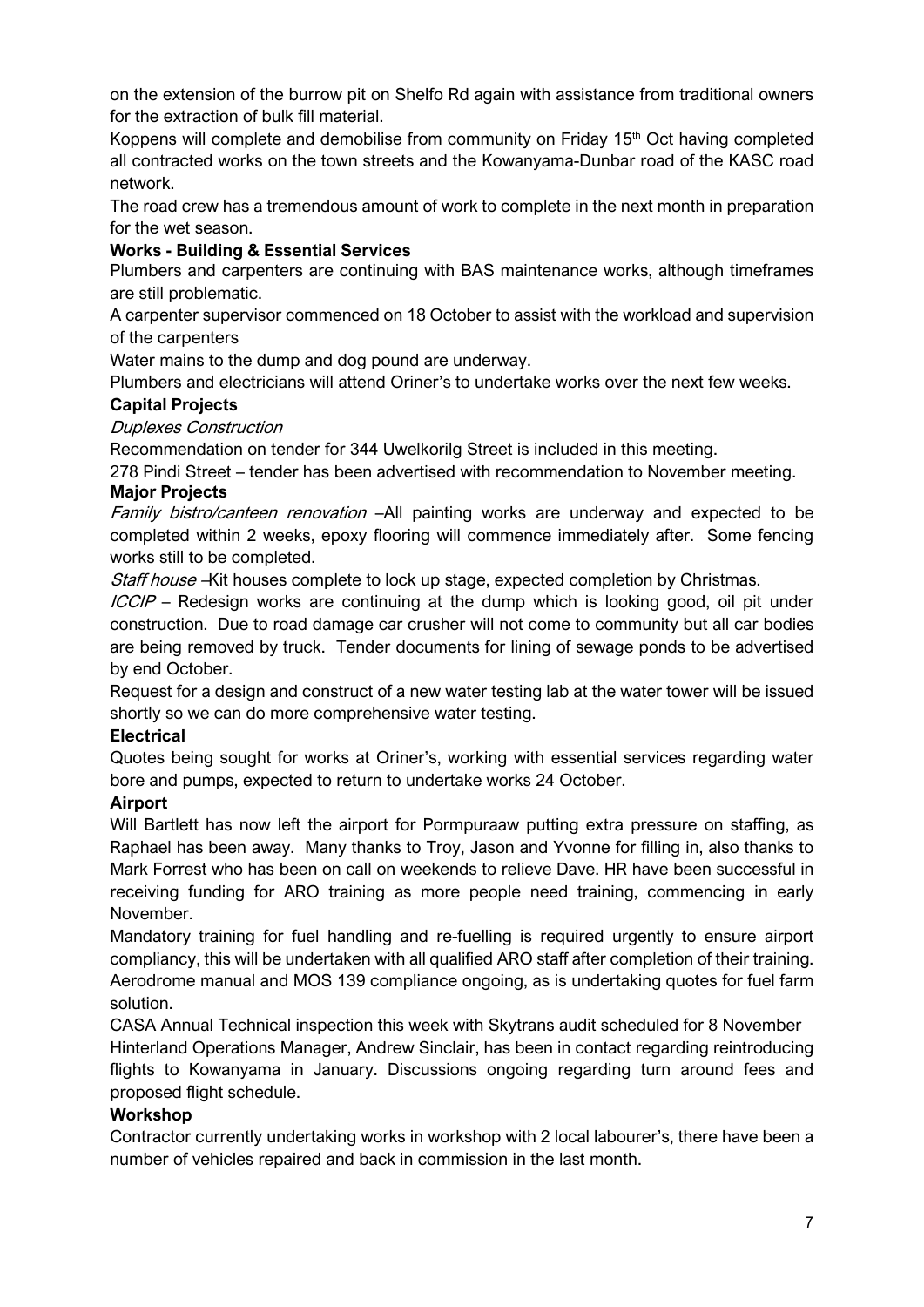# **Rangers & Animal Management**

All rangers undertook training in Cairns including biosecurity training and tour of laboratories, work experience with Bills Marine, weapons training and boat licence course.

Two rangers are in Cairns undertaking training with Savannah Guides for Oriner's tourism project.

Animal registrations have commenced, however due to the AMO being away community promotion has been limited. The fence audit has also been delayed, a temporary AMO has commenced work – ex Aurukun - to assist with the implementation until position filled on a permanent basis.

#### **Parks & Gardens**

Funding being sought to replace irrigation pipes at the market garden after recent vandalism and fire destroyed them all.

Rubbish removal of town streets continuing with public awareness of throwing rubbish on the ground needing to, again, be advertised.

Mayor asked if the new Carpenter Manager could be "hands on" with the local carpenters to help encourage them with their work.

The new Animal Control Officer – is he being received well by community?

RSPCA to attend the school and promote caring for animals.

Is there a plan (in the next 12 months) to re-establish a permanent employee for the workshop?

# **ii) Agenda reports**

Gary Uhlmann, CEO presented EMRIES Agenda reports to Council:

## **Xtra Co Contracts exceeding \$200,000**

As per Council's Procurement Policy, the Chief Executive Officer's financial delegation is \$200,000 and transactions that total in excess of \$200,000 for a particular company, over a year, require Council's endorsement.

Council has requested Xtra Co to supply quotes for the supply and delivery of Road Materials under the Local Buy Contract LB 288

An exemption exists to Council's Procurement policy as the tender process has been undertaken by Local Buy therefore is exempt under Local Government Regulations. Council has received notification of the Queensland Reconstruction Authority (QRA) funding has been confirmed for this project.

| <b>RESOLUTION - Xtra Co Contracts exceeding</b>     | <b>Moved: Cr Bernard</b>           |
|-----------------------------------------------------|------------------------------------|
| \$200,000                                           | <b>Seconded: Cr Cameron Josiah</b> |
| That in line with Council's financial delegations   | <b>All in favour</b>               |
| Council endorse payment of \$613,684.74 to Xtra Co. | <b>MOTION CARRIED:</b>             |

### **Approval for Nutrien Ag Solutions to be a Sole Supplier**

As per the Local Government Regulation 2012, Council's must seek 3 written quotes for all contracts over \$15,000. Exemption to this is if there is a genuine emergency or sole supplier situation.

Council was approached by Marshall Wheatley to purchase the attached cattle crush for use during the muster. Funding for equipment has been sourced from Dept Prime Minister &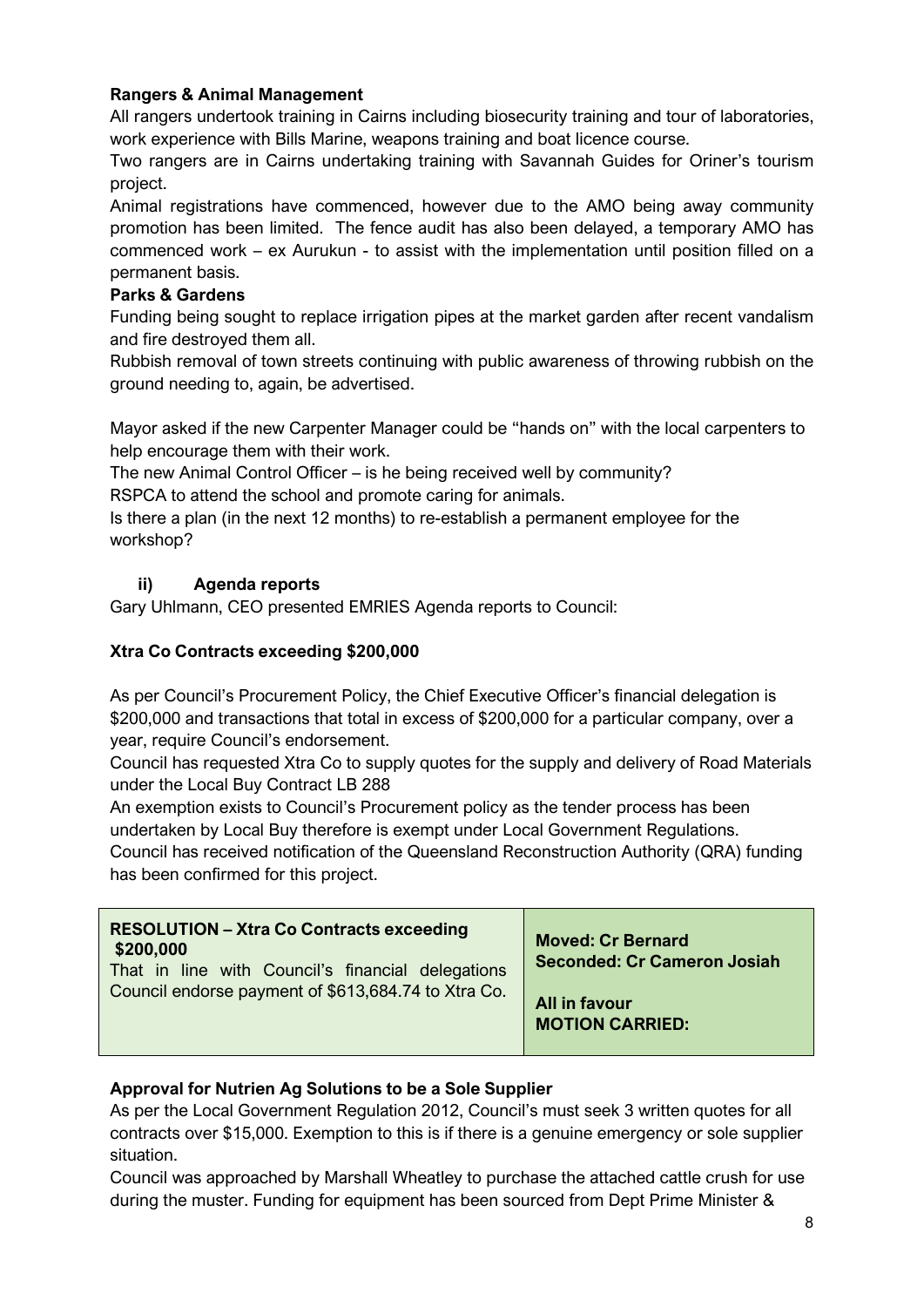Cabinet. Mr Wheatley contacted several rural equipment specialists for these goods but was unable to source another quote of the same steel strength and immediate availability.

| <b>RESOLUTION - Approval for Nutrien Ag Solutions</b><br>to be a Sole Supplier<br>That Council endorses Nutrien Ag Solutions for sole                                  | <b>Moved: Cr Sands</b><br><b>Seconded: Cr Bernard</b> |
|------------------------------------------------------------------------------------------------------------------------------------------------------------------------|-------------------------------------------------------|
| supplier section 225 of the Local Government<br>Regulation. This is equipment required for the cattle<br>muster by Wheatley Rural Contracting and is funded<br>by PM&C | <b>All in favour</b><br><b>MOTION CARRIED:</b>        |

# **Contract Award – TKASC2021-06 Social Housing Lot 344**

Tenders were called for the supply and installation of Construction Works for Social Housing Lot 344 as funded by Department of Housing and Public Works.

Tenders were advertised in the Cairns Post & Cape York Times on 18th September with an online campaign.

Tenders Closed at 4pm on 11th October 2021.

3 offers were received from Bartos Construction, HC Building & Construction & James Construction Qld.

| <b>RESOLUTION - Contract Award - TKASC2021-06</b><br><b>Social Housing Lot 344</b><br>To award contract for TKASC2021-06 for the supply & | <b>Moved: Cr Sands</b><br><b>Seconded: Cr Jacob Josiah</b> |
|-------------------------------------------------------------------------------------------------------------------------------------------|------------------------------------------------------------|
| installation of Social Housing Lot 344 (PWD Complaint)                                                                                    | <b>All in favour</b>                                       |
| to James Constructions Qld                                                                                                                | <b>MOTION CARRIED:</b>                                     |

### **e) Executive Manager Community Services**

Kevin Bell, EMCS presented information report to Council:

- Aged & Disability Services Aged Care Manager has moved to Pormpuraaw Kaylie Clarke is now the Acting Aged Care Manager.
- HACC staff are continuing their Cert III training.
- NDIS Good news story After 30+ years of being absent from his homeland country of Wallaby Island NDIS participant Arnold Possum finally goes home with the help of the Kowanyama Rangers. ABC News crew are in community today to help promote the program.
- There has been some damage to the pool shade sail. Holes have been created from sparklers.
- Sport Rec staff rallied together with other council workers to have the Rodeo arena up to running standard for the Kowanyama Rodeo. The community showed off its finest riders for its annual event supported by KSRA.
- Fishing competition also was a success.
- This month, Kowanyama Women's Shelter and Kowanyama Community Cultural Support Workers welcomed a new manager on board. Maddi began her position with the council on Monday 27th September and has been warmly welcomed by all.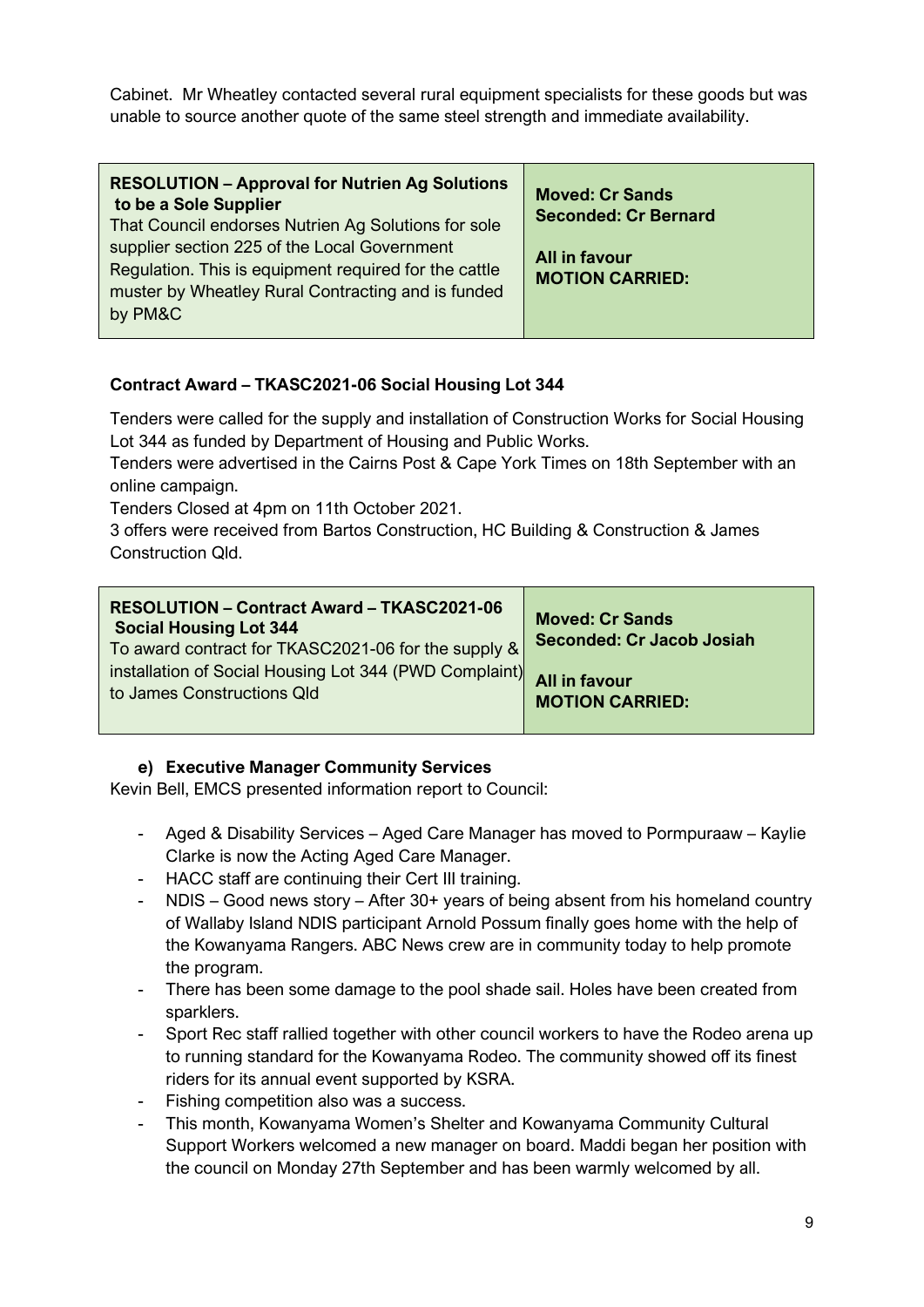- This month, Kowanyama Community Cultural Support Workers facilitated 3 women's groups gatherings - a movie night hosted in partnership with RAATSICC, lunch at the Community Hall and weekly Women's Walking Group. Staff have continued to partner with internal council stakeholders, external stakeholders and service providers to support and deliver structured Women's Group Meetings and events within the Kowanyama Community.
- Staff partnered with community stakeholders to assist with the facilitation of the Kowanyama Rodeo and Rodeo Ball. In partnership with QLD Health, the Community Cultural Support staff supported COVID Vaccinations through cooking lunches, meals, drawing out prizes.
- Later in September, staff worked in partnership with RFDS and gathered community members to visit the clinic to receive their second vaccination dose. These support services continued throughout September as staff assisted with the facilitation of the visiting Breast Screen Clinic, encouraging women in the community to look after their health.
- Men's Shed for men's group meetings has not been functioning for the last 6 weeks.

Deputy mayor mentioned that the ladies are not allowed to go to the men's shed. Mayor asked if possible to fence the men's shed?

**Action Item:** EMCS to organise a men's shed meeting in November for the Councillors, EMCS & CEO

#### **f) Executive Manager Human Resources (Acting)**

Caroline Smith, A/EMHR presented information report to Council:

- 5 x current employment vacancies. Manager Aged & Disability Services, Manager Post Office, Animal Management Officer, Executive manager Finance, Executive Manager Human Resources.
- 11 x new appointments. Carpentry Supervisor, Animal Management Officer (casual), Administration Officer, DRFA works, Cleaner, Support Workers (Sport & Rec), Cultural Advisors.

Training:

- Cert III Plumbing David Paul and Leon "Scotty" Gilbo to attend first block at TAFE next month (Nov)
- Airport Reporting Officer (ARO) training to take place next month in conjunction with Pormpuraaw ASC

Currently in Planning:

- Literacy and Numeracy (in conjunction with RISE two projects one for female and one for males)
- Cert III Conservation and Land Management
- Certificate 1 Maritime Operations
- Agricultural Chemicals Distribution Control

State wage increase 2.5% award rate from 01 September 2021.

#### **6) Closed Business**

In accordance with the provisions of section 254J of the Local Government Regulation 2012, a local government may resolve to close a meeting to the public to discuss confidential items, such that its Councillors or members consider it necessary to close the meeting.